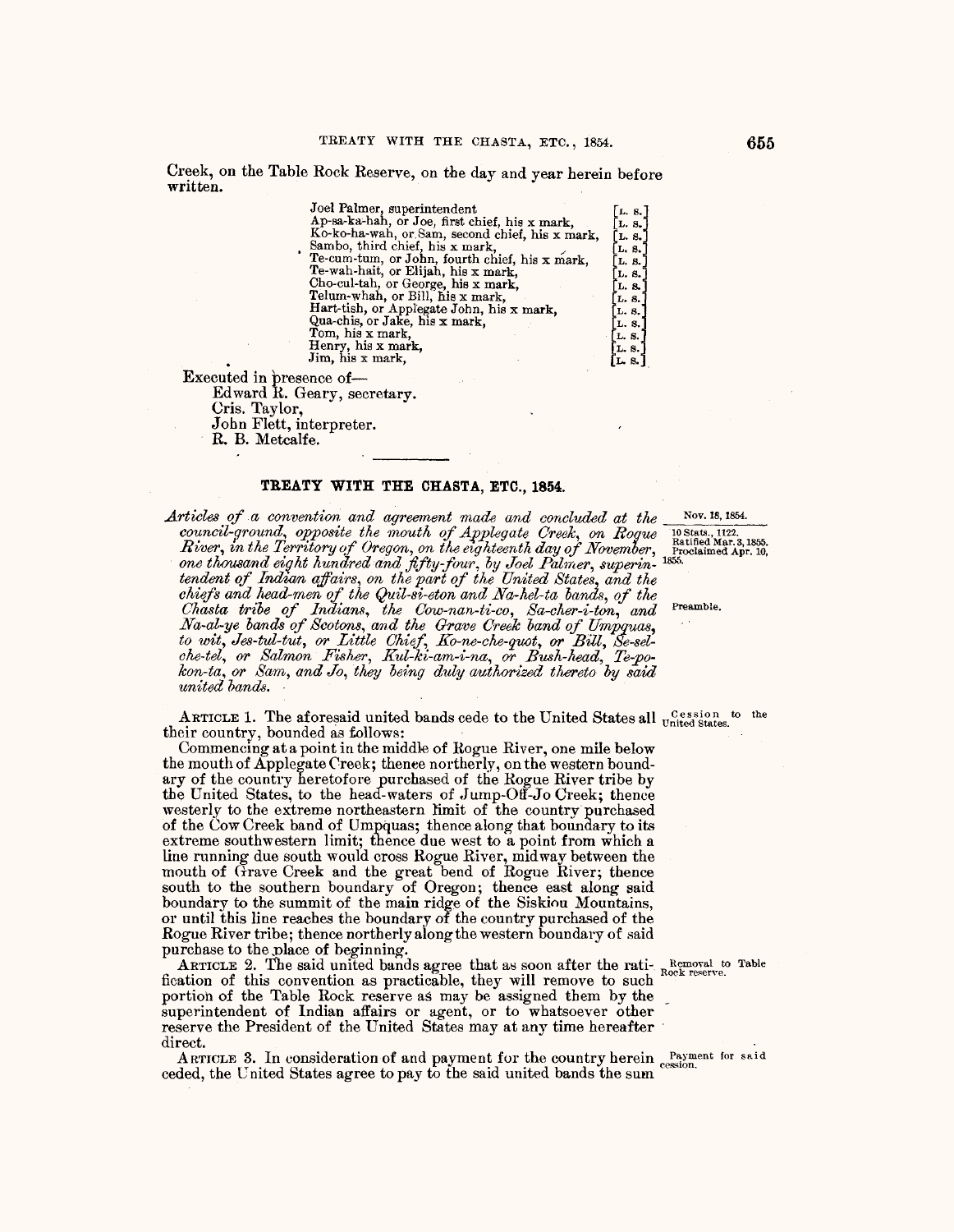of two thousand dollars annually for fifteen years, from and after the first day of September, one thousand eight hundred and fifty-five, which annuities shall be added to those secured to the Rogue River tribe by the treaty of the 10th September, 1853, and the amount shared by the members of the united bands and of the Rogue River tribe, jointly and alike; said annuities to be expended for the use and benefit of said bands and tribe in such manner as the President may from time to time prescribe; for provisions, clothing, and merchandise; for buildings, opening and fencing farms, breaking land, providing stock, agricultural implements, tools, seeds, and such other objects as will in his judgment promote the comfort and advance the prosperity and civilization of said Indians. The United States also agree to appropriate the additional sum of five thousand dollars, for the payment of the claims of persons whose property has been stolen or destroyed by any of the said united bands of Indians since the first day of January, 1849; such claims to be audited and adjusted in such manner as the President may prescribe.

provision in case of ARTICLE 4. When said united bands shall be required to remove to removal from said re-the Table Rock reserve or electrical as the Prosident may direct the the Table Rock reserve or elsewhere, as the President may direct, the further sum of six thousand five hundred dollars shall be expended by the United States for provisions to aid in their subsistence during the first year they shall reside thereon; for the erecting of necessary buildings, and the breaking and fencing of fifty acres of land, and providing seed to plant the same, for their use and benefit, in common with the other Indians on the reserve.<br>ARTICLE 5. The United States engage that the following provisions,

full the States engage that the following provisions, Jndians on said re-<br>
recently on the use and benefit of all Indians residing on the reserve, shall be<br>
serve, made:

An experienced farmer shall he employed to aid and instruct the Indians in agriculture for the term of fifteen years.

Two blacksmith-shops shall be erected at convenient points on the reserve, and furnished with tools and the necessary stock, and skilful smiths employed for the same for five years.

A hospital shall be erected, and proper provision made for medical purposes, and the care of the sick for ten years.

School-houses shall be erected, and qualified teachers employed to instruct children on the reserve, and books and stationery furnished for fifteen years.

All of which provisions shall be controlled by such laws, rules, or regulations as Congress may enact or the President prescribe.

 $\frac{\text{Surve}}{\text{start of said reserve.}}$  ARTICLE 6. The President may, from time to time, at his discresaid reserve, divide the same into small farms of from twenty to eighty acres, according to the number of persons in a family, and assign them to snch lndians ns are willing to avail themselves of the privilege and locate thereon as a permanent home, and to grant them a patent therefor under such laws and regulations as may hereafter be enacted or prescribed. •

Annullies not to be *ARTICLE 7*. The annuities of the Indians shall not be taken to pay the debts of individuals.

ARTICLE 8. The said united bands acknowledge themselves subject to the Government of the United States, and engage to live in amity with the citizens thereof, and commit no depredations on the property of said citizens; and should any Indian or lndinns violate this pledge, and the fact be satisfactorily proven, the property shall be returned, or if not retumed, or if injured or destroyed, compensation may be made therefor out of their annuities. They also pledge themselves to live peaceably with one another, and with other Indians, to abstain from war and private aets of revenge, and to submit all matters of difference between themselves and Indians of other tribes and bands to the decision of the United States or the agent, and to abide thereby.

serve.

 $\frac{\text{conduct}}{\text{tribes}_i}$  of  $\frac{\text{ said }}{\text{intbes}_i}$